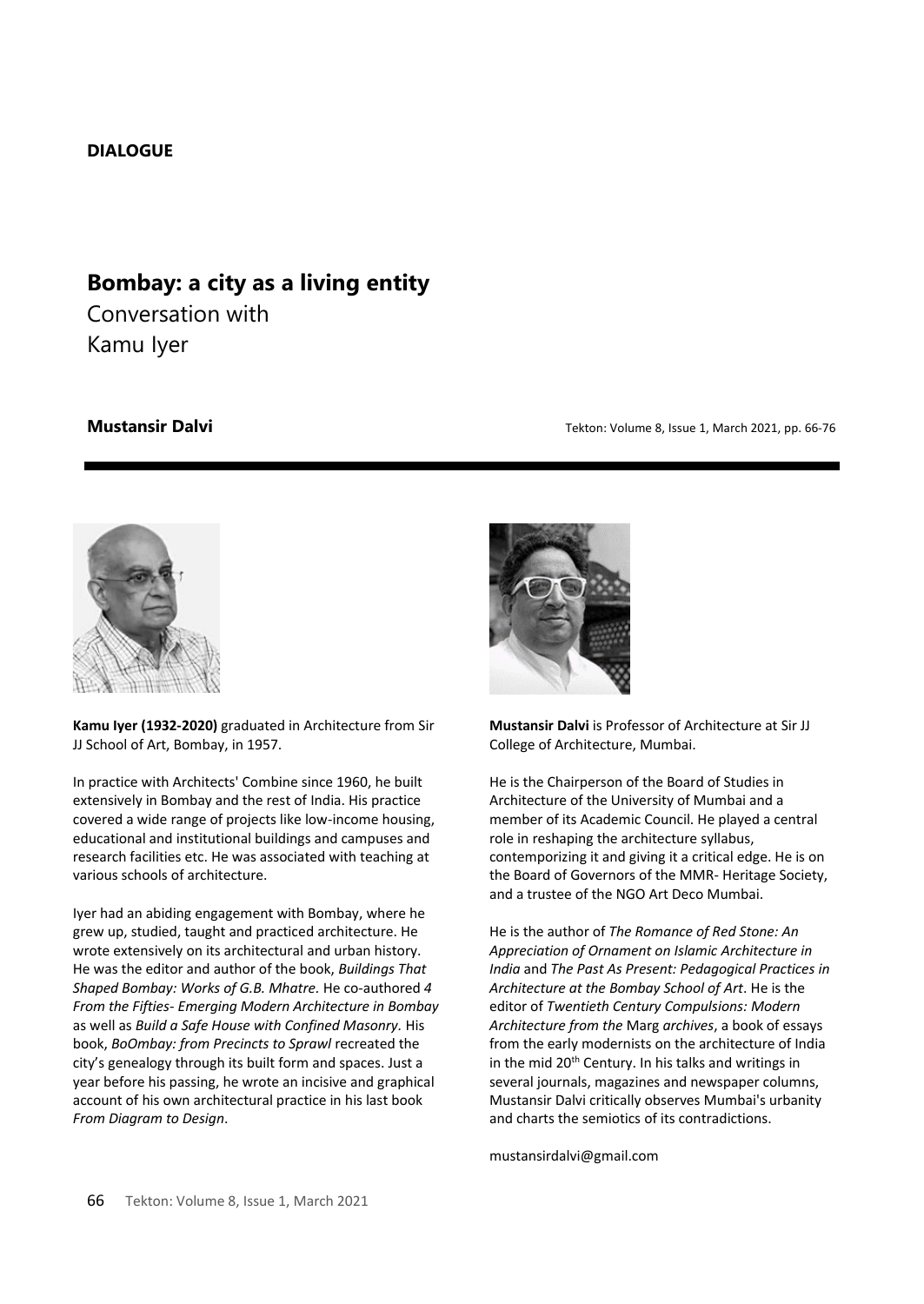#### **Editorial Note:**

Here we feature a conversation between Mustansir Dalvi and Kamu Iyer, conducted in 2014. We reproduce the main excerpts from the author's blog as a way of paying tribute to Mr. Iyer whose works, writings and teaching have inspired many generations of architects and students.

#### **Author's Note:**

This is an interview I conducted with Kamu Iyer shortly before the publication of his now seminal book *BoOmbay: from Precincts to Sprawl* in 2014*.* While the book was the occasion for this conversation, I took the opportunity to engage Iyer on several subjects close to his heart, centered on the evolution and urbanity of Bombay, Iyer's *karmabhoomi*.

His abiding love for the city allowed him to chart its progress, as he put it 'from precincts to sprawl'. His architectural career started at the end of the Backbay developments that gave the city a fresh new Art Deco character and continued well into the millennium with its post-planning sprawl. In parts nostalgic, critical and prescient, Iyer talks about growing up in the city in the 1940s, studying architecture in the 1950, and of his six decade long architectural practice.

His observations on the rise the Modernism after Indian independence give us a first person account of architectural imperatives in the nascent Nation State. His particular appreciation of the changing modes of housing in the city is still relevant. "Gentrification", according to Iyer, "distorts social balance ... gentrification does not fit in Bombay's ethos ... neighbourhoods should be inclusive and segregation of people into income or social groups should not be encouraged. Planning should provide for mixed housing in neighbourhoods". Given the way the city is changing, Iyer's views hold several lessons for future practitioners

This interview has been edited for relevance, and is an excerpted version of the one first put on my blog.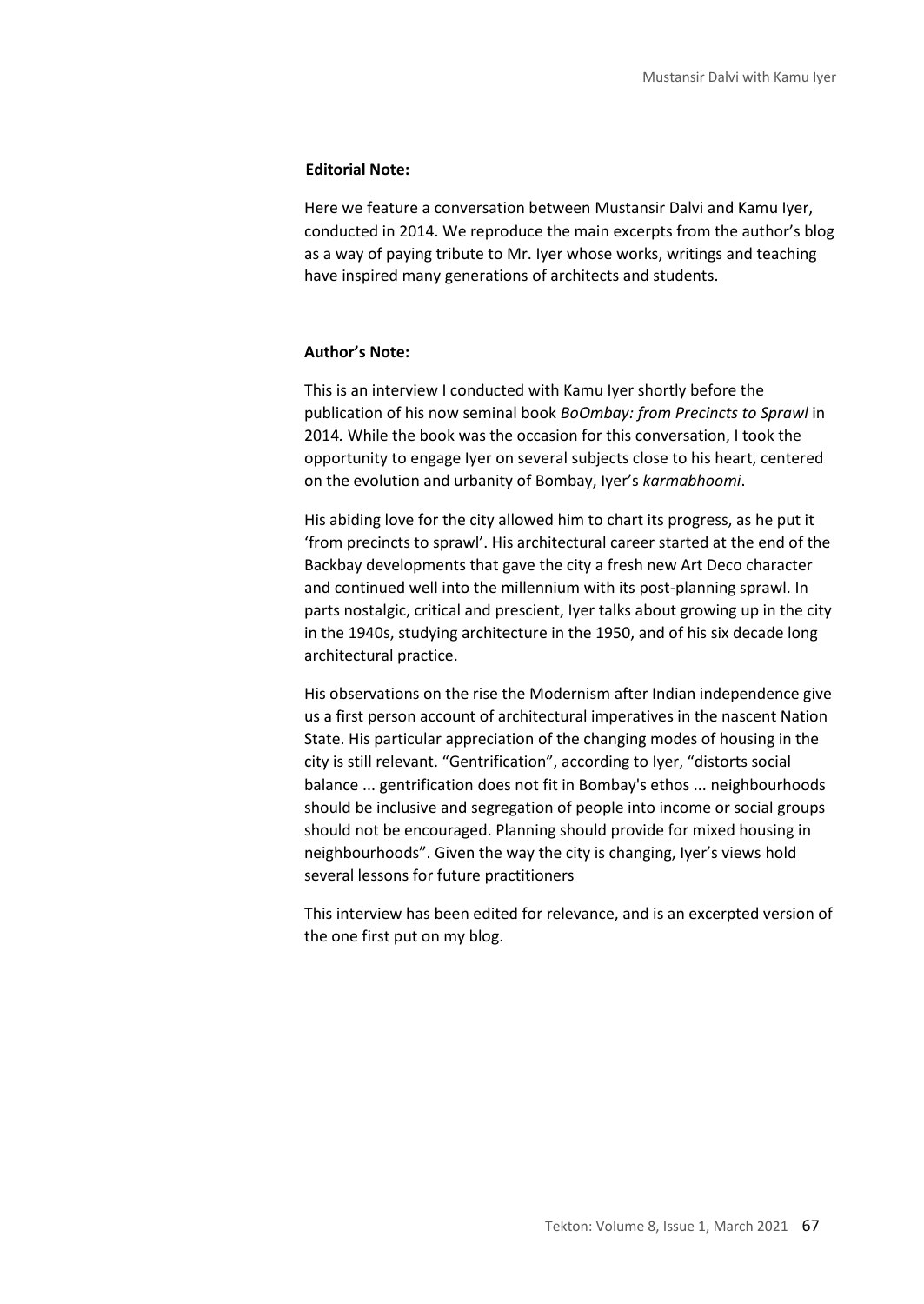

**What are your earliest memories of Bombay? We take a lot of its urban fabric, especially the developments of the thirties and the forties for granted. Even today, they form the backdrop of our lived experience. Was that also true for your growing-up years or do you have memories of the city 'filling up', as it were?**

# **IYER:**

My earliest memories are from 1938 when I was six years old. I lived in Hindu Colony at Dadar till my ninth year after which I lived at the northern end of Parsi Colony. Both areas were part of a planned neighborhood. The areas I lived and studied in were planned but many parts of Bombay that I saw from an early age sitting in a tram appeared crowded and disorderly. Buildings were close to one another and there was little or no space between them. The streets were sometimes winding and buildings were higher than in my neighbourhood.

In contrast both Hindu and Parsi colonies had houses and spaces between them placed regularly. Houses stood on individual plots and there was space outside the house to play in. This made me feel that the city was not the same all over and there was more to it than what I was used to in my locality. What Bombay might have been before the thirties is, for me, a matter of speculation.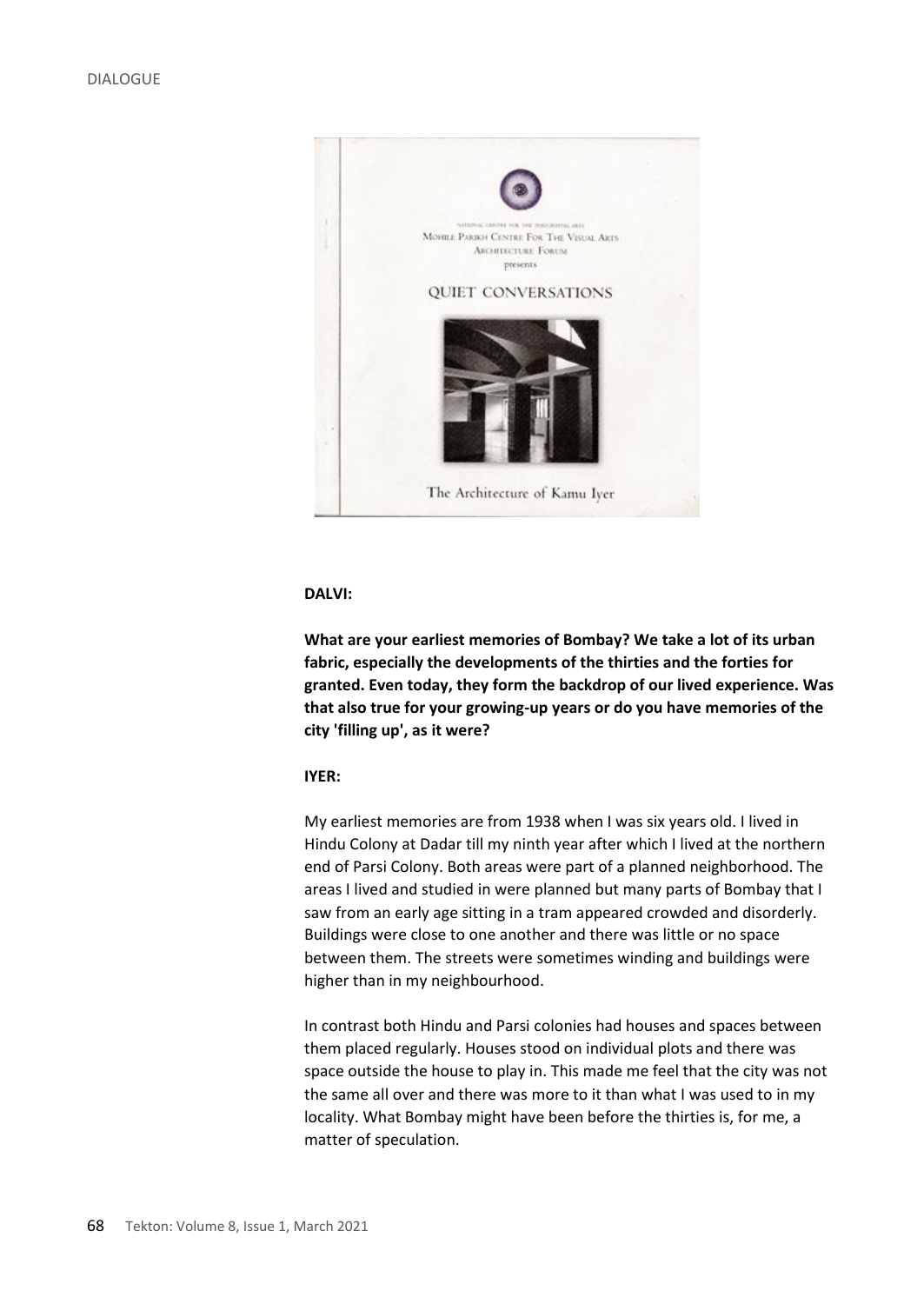**You studied architecture in the Sir JJ School at a time when the most prolific and significant architects in Bombay were also its faculty and driving force. There has perhaps never been a time in the city when academia and practice were so synonymous. What do you think has been the lasting legacy of the Sir JJ School?**

#### **IYER:**

In the 50's, when we were students, the school of architecture itself was small and it was a part of the Art school. The number of professionally qualified architects was also small- there were more engineers practicing as architects, because you needed only a surveyor's license from the Bombay Municipal Corporation to sign building plans for approval. I read many years later that the school was always short of teachers and Foster King, during his tenure as (acting) head of the school, encouraged senior students to help their juniors in their studies. He also sought the help of professional architects to teach in the school. Whether it was for survival in a profession inundated with engineers or love for architecture, most felt duty bound to teach.

The profession, represented by the Indian Institute of Architects, also took interest in students because most of its prominent members were teaching at the school. The Institute also had its nominees in the RIBA (Royal Institute of British Architects) examination board. The institute's concerns were largely with the profession, unlike the present day when the emphasis is on conference jamborees.

As students, we got the benefit of the experience of the practicing architects of the city. The school, from its inception, had luminaries like George Wittet, Claude Batley, Foster King and in later years G. B. Mhatre, Durga Bajpai, Jehangir Billimoria and a host of others. The situation in other professional colleges was similar, especially the medical colleges attached to hospitals. The best doctors were 'honorary' in public hospitals and their services were available both to students and patients who could not have otherwise afforded it. Over the years the custom of having practicing professionals teach ceased but fortunately the school of architecture continues the tradition of inducting professionals in design studios, juries and lectures. This is good for the school.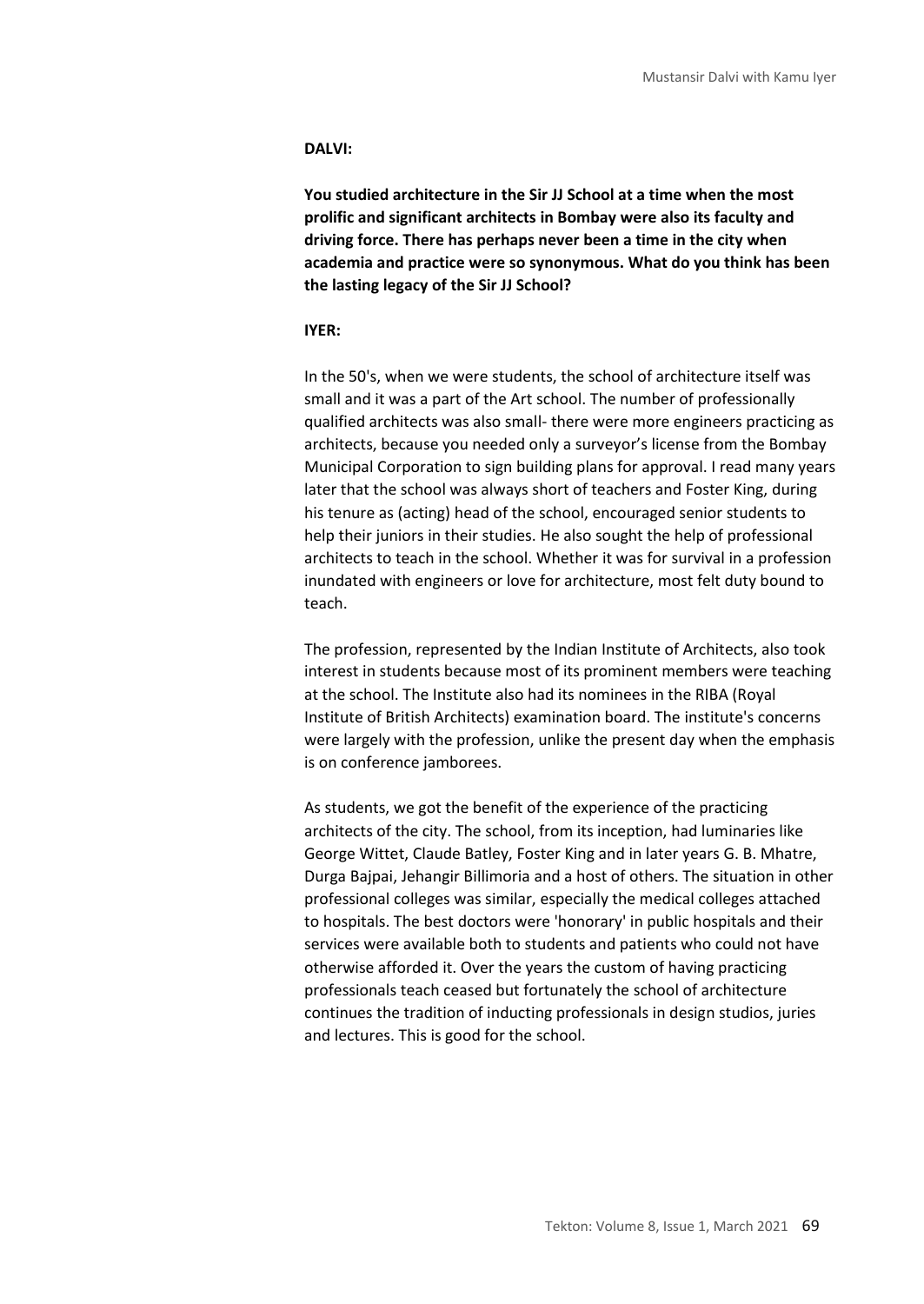

**Was Modernism taught by default when you were in architecture school? It certainly was when I studied in Sir JJ in the eighties. The Modernist agendas and processes, fuelled by the works of the Modern masters and their manifestos had got normalized by then. Was there debate over what architecture was appropriate when you were a student?**

# **IYER**:

When I was a student, the Beaux Arts system adapted to Indian conditions by Claude Batley was prevalent. Teaching was centered on the study of classical and Indian orders, their proportions and details and drawing them up skilfully. There was also study of historical styles. For instance, there was a subject called composition in which you composed on sheet elements of a style and rendered it to make an attractive drawing. The emphasis was on drawing and rendering and little else which was frustrating to most of us. We found it easier to understand what we were drawing only when we actually saw the building. We could understand the Doric Order only when we saw the Town Hall.

We realized that drawing had limitations and there was more to a building than what appeared on its front. In the design studios elevations carried more weight than plans and if there was mismatch between the inside and outside it did not matter as long as the elevations were attractive. The elevation had to have 'elevation features', which meant embellishment. This system was done away with in my second year at school.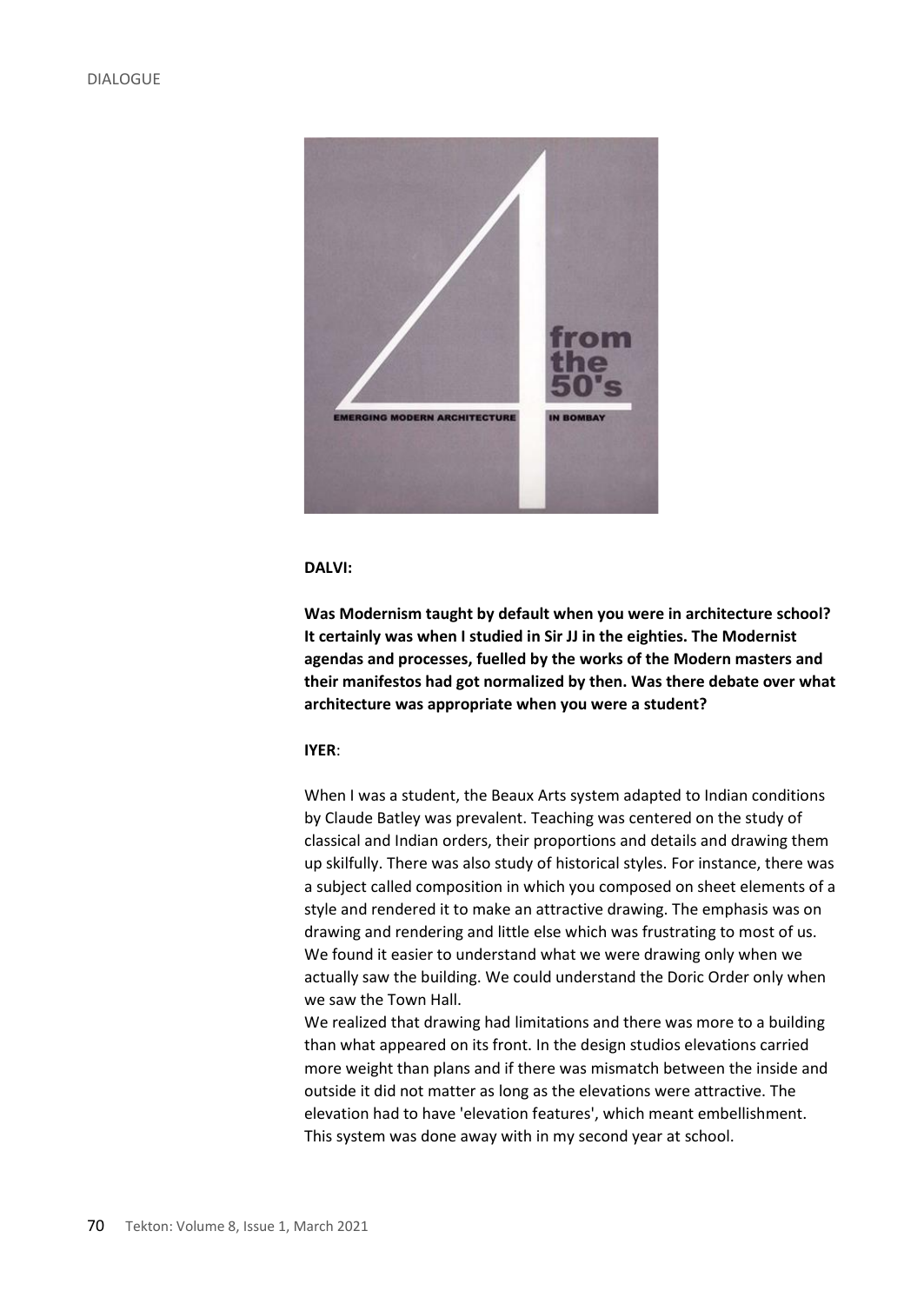By the time we came to the third year, though the earlier method of teaching was discontinued, the approach to design continued in which the plan and elevation of a building were different elements designed separately. We also had a studio in the third year called Specialized History in which you had to design a building for a modern use but adapt and modify, if need be, a traditional style of architecture for the design of the facade. This was a dichotomy difficult to comprehend.

We were a group of friends who felt differently though we did not quite understand Modernism. But examples of early modern architecture in books then, reading about the Bauhaus, Howard Robertson's books and seeing Frank Lloyd Wright's work in magazines convinced us that we needed to understand Modernism as a movement. We realized soon that a movement becomes one only when people also think similarly in their respective fields. We looked around us. In the Art section of the school some students were moving away from pictorial art, a set of artists formed the Progressive Group and exhibited their work in the city. T.S. Eliot was a departure from the romantic poets on whose works we grew up and J. Krishnamurthy, who used to give public lectures in the school compound during winters, was telling us to set aside all gurus and their teachings and instead find out for ourselves.

### **DALVI:**

**You were witness to Le Corbusier's buildings coming up in Chandigarh. What kind of influence did his work have on students in Bombay?**

#### **IYER:**

The biggest impact was Le Corbusier. His design of High Court stunned us all because it was a major departure from the 'box' and the modernism of the Bauhaus which we had by then become familiar with. We argued among ourselves whether a building can be seen as an object by itself or as a part of a larger picture of the street and the city. To find out we spent time walking around the city and cycling in the suburbs looking at buildings and streets, market places and other commonly used places and discussing in the canteen. This taught us more than making drawings in the studios.

There were debates but these were more between those in favour of Frank Lloyd Wright's organic architecture and those supporting the International style. Le Corbusier appealed only to a few and his work was a topic for discussion among them. The transition in the school was gradual. At the same time, modern architecture was also emerging in the city.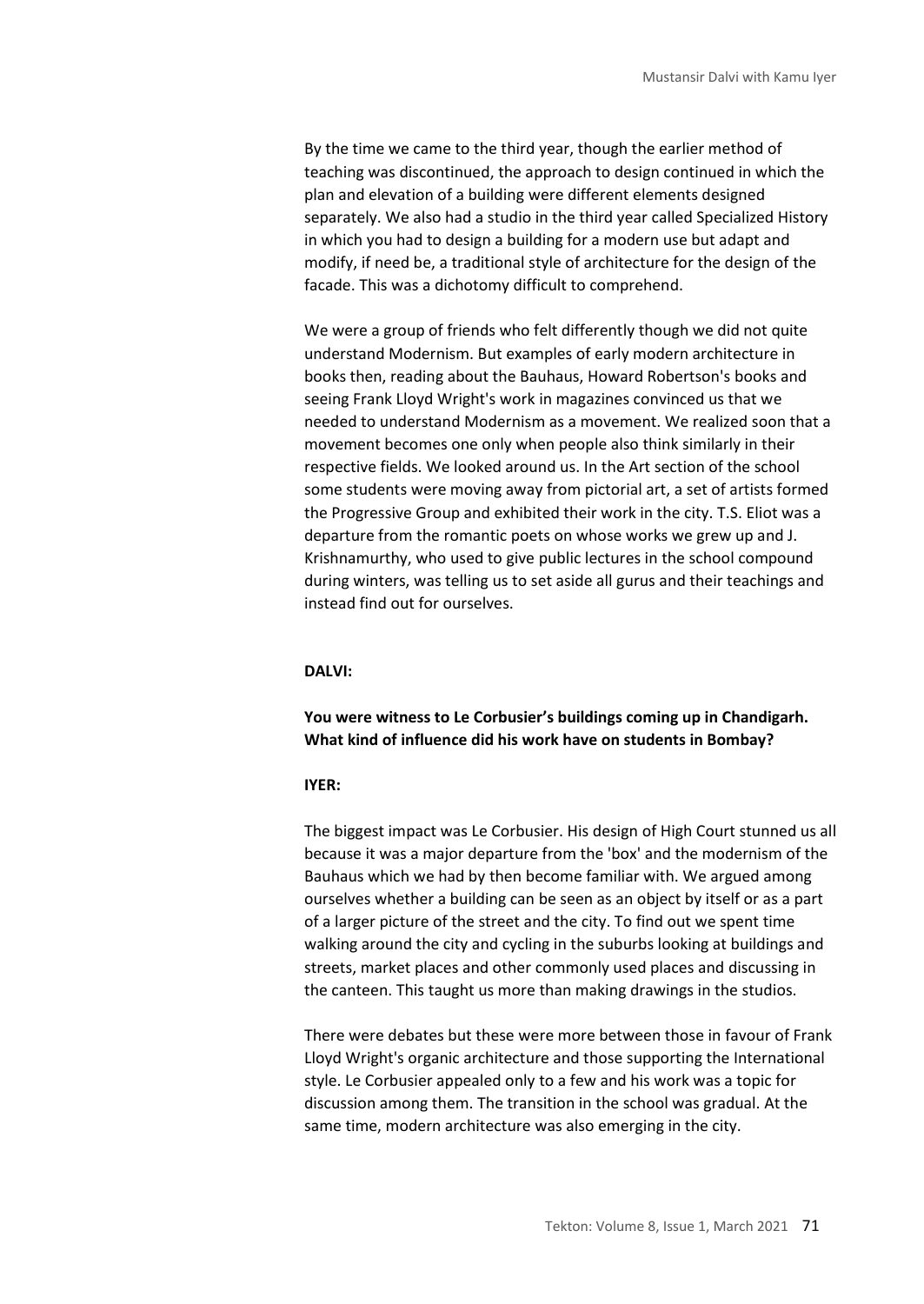

**There has not been an adequate assessment of the architecture of the sixties and the seventies. The influence of architects in Bombay as a dominant force nationally was already in decline by the end of the fifties. Delhi and Ahmedabad had become the new capitals of modernist expression.**

# **IYER:**

On the contrary, Bombay in the sixties and seventies saw a boom in building activity. The high-rise buildings in Nariman Point, industrial complexes with sophisticated buildings for advanced processes and apartment and office buildings for ownership were all coming up at a brisk pace. The typologies of the apartment building and the high rise towers are ' Bombay Firsts'. Delhi and Ahmedabad appear as leaders of modernist expression but buildings that came up there were mostly institutional, built for the government and public bodies. Most architects were heavily influenced by Le Corbusier at first and Louis Kahn later. The buildings that came up were monumental, each vying with the other for attention.

In Bombay, the situation was different. Clients were demanding. They insisted on strict adherence to programme, cost and time schedules. They also said that a building had not only to be good to look at but also to live in, the latter being more important. In other words their demands were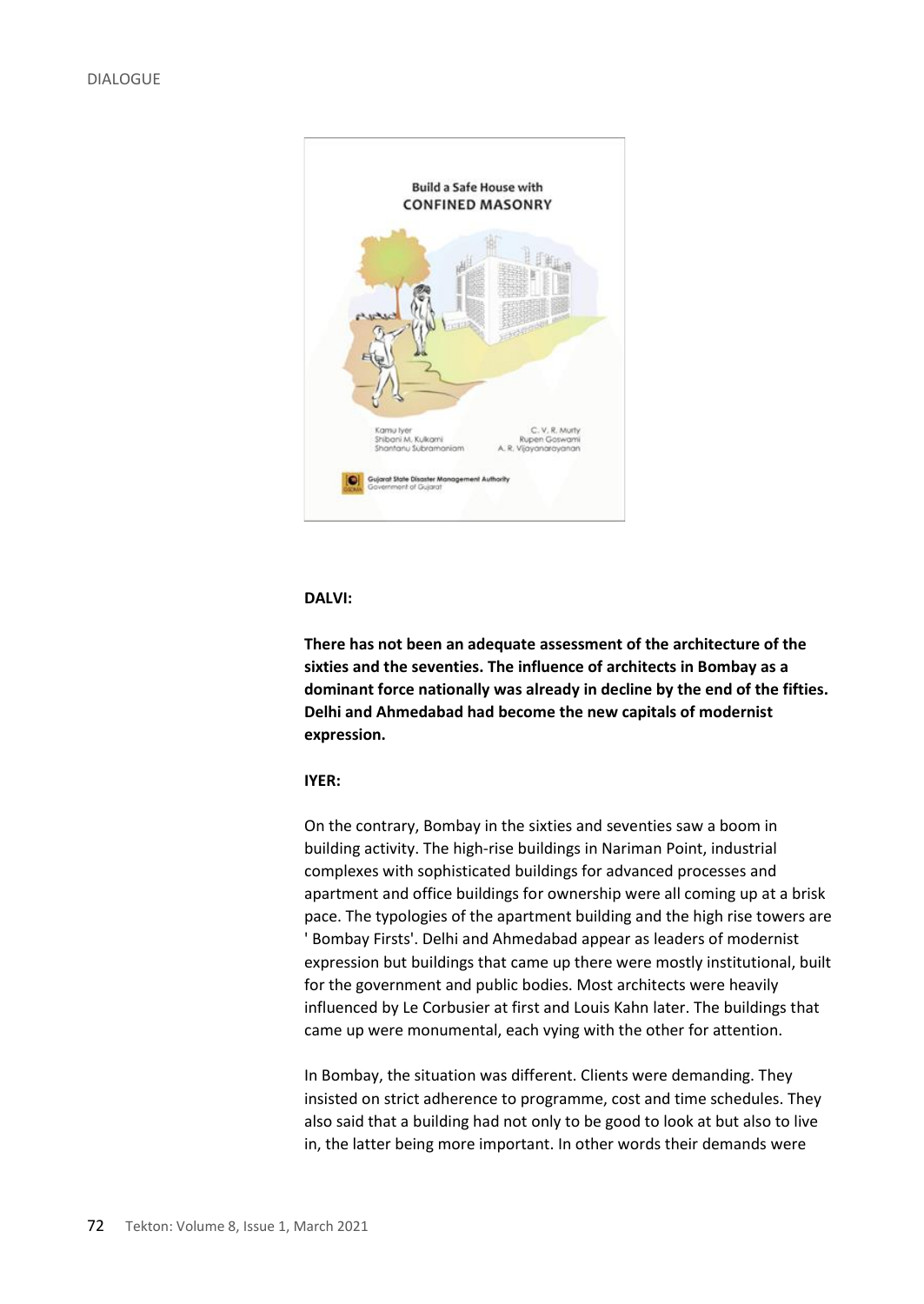exactly what modern architecture exhorted- the rational use of space, structural clarity and no mismatch between interior space and external expression.

# **DALVI:**

**These decades also witnesses the withering of the postindependence/republic euphoria. Your practice was already into its second decade by then. How do you remember those times, and in retrospect today how do you assess their influence?**

#### **IYER:**

The spurt in building activity in the 60's gave young architects work. Clients recognized the need for an architect's services in a project. That itself was a departure from the past when an architect was appointed only to ' beautify' the facade. Young architects got projects for designing interiors or industrial buildings or for apartments promoted by developers. As young practitioners we got industrial projects which instilled in us a discipline of keeping to time and cost schedules. We also did some houses in Ahmedabad and Bangalore as also a residential school and many small projects. The variety of work and interaction with clients added to our 'experience bank'. We discussed our work in the studio and we learnt soon enough that every project, regardless of its size, had its own complexities and no job was too small for the office to handle.

The sixties and seventies were still idealistic and euphoric though it started waning towards the late 70's. Cynicism crept in when some architects saw architecture more as a business than as a profession. Developers were largely responsible for this perception. Architects who looked at their projects as a search and introspected on them when they were completed could not reconcile with the commercialization of architecture that was getting rampant.

Modernism took different forms. In Delhi and Ahmedabad architects educated at CEPT and SPA did serious work though most of them adapted the language of Le Corbusier and Louis Kahn. In Bombay, commercially oriented architects blindly copied western models without thinking about the suitability of such buildings to Indian conditions while the others plodded on, attempting to create architecture that evolved from past understanding of materials and ways of handling them, construction methods and forms suitable for the context in which they were situated.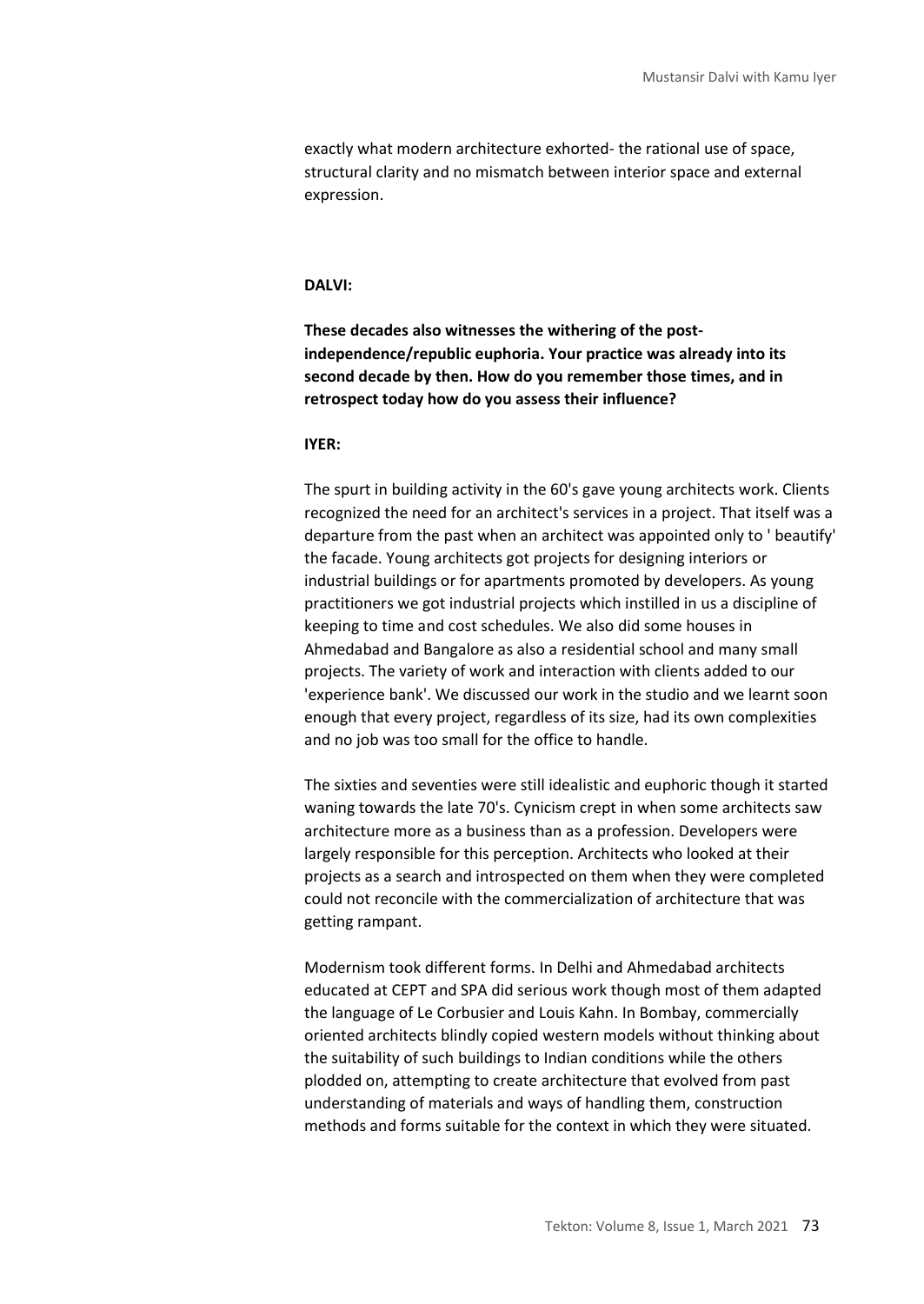

**The constant clamour today is that the housing stock in the city is inadequate. But there have been mass housing projects in the past, generated by the state accommodating all levels of housing. You have designed mass housing projects in New Bombay as well as in Karnataka. Is there still a future for projects of this kind?**

#### **IYER:**

Housing is generally affordable if it is done by public bodies because developers and their architects are not interested in housing other than that for the affluent. Their argument is that land costs are high due to scarcity and it does not make economic sense to construct smaller flats. Architects who are on the bandwagon argue that since land is scarce FSI has to be high and buildings tall. This puts those needing affordable housing out of the reckoning. So it becomes the responsibility of government and public bodies to supply housing for the have-nots.

Unfortunately the housing authority does not have enough land since almost all land is owned privately. Despite that there is a future for public housing, cooperative ownership and self help groups. But for this to happen there must be concerted effort and political will. Providing affordable housing is a daunting task but it is not insurmountable but the political class and bureaucracy need to know that just as a society is only as strong as its weakest section, a city's quality depends on how its poor live.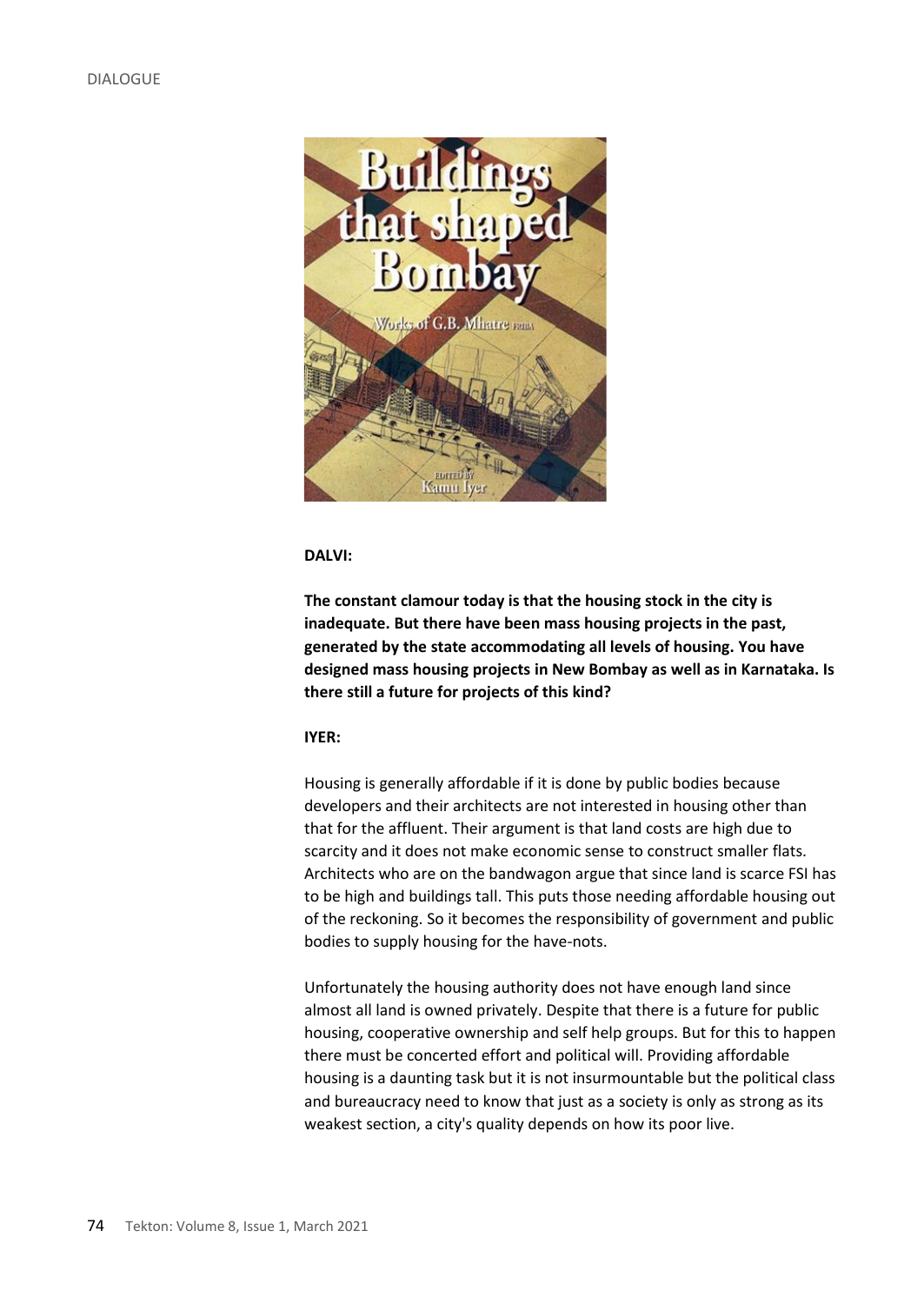

# **How do you assess the decline of both the rental paradigm as well as the cooperative movement on housing in Bombay?**

### **IYER:**

Affordable rental housing is nonexistent and is not likely to revive even if the Rent Act, which is always unfairly blamed for the shortfall, is repealed. Today cooperative ownership of property which, again, is a Bombay First, is a viable solution. In this system either a cooperative society is formed before a site is purchased and a building is built on it or is formed after a developer hands over a building to individual buyers of flats in the building. Flats become more affordable when a society is formed before a building is constructed because it eliminates the developer's profit margin. Moreover he bases his price on the current cost of land which keeps varying all the time. Forming societies before construction has declined in recent years because all land in the city is cornered by developers and getting approvals is time consuming and cumbersome.

# **DALVI:**

**How would you address the symptom of swift gentrification that seems at affect inclusive growth in the city? I see aspiration fulfilment through ownership and the inevitable influence of the developer/ speculator as the main factors. Would you agree?**